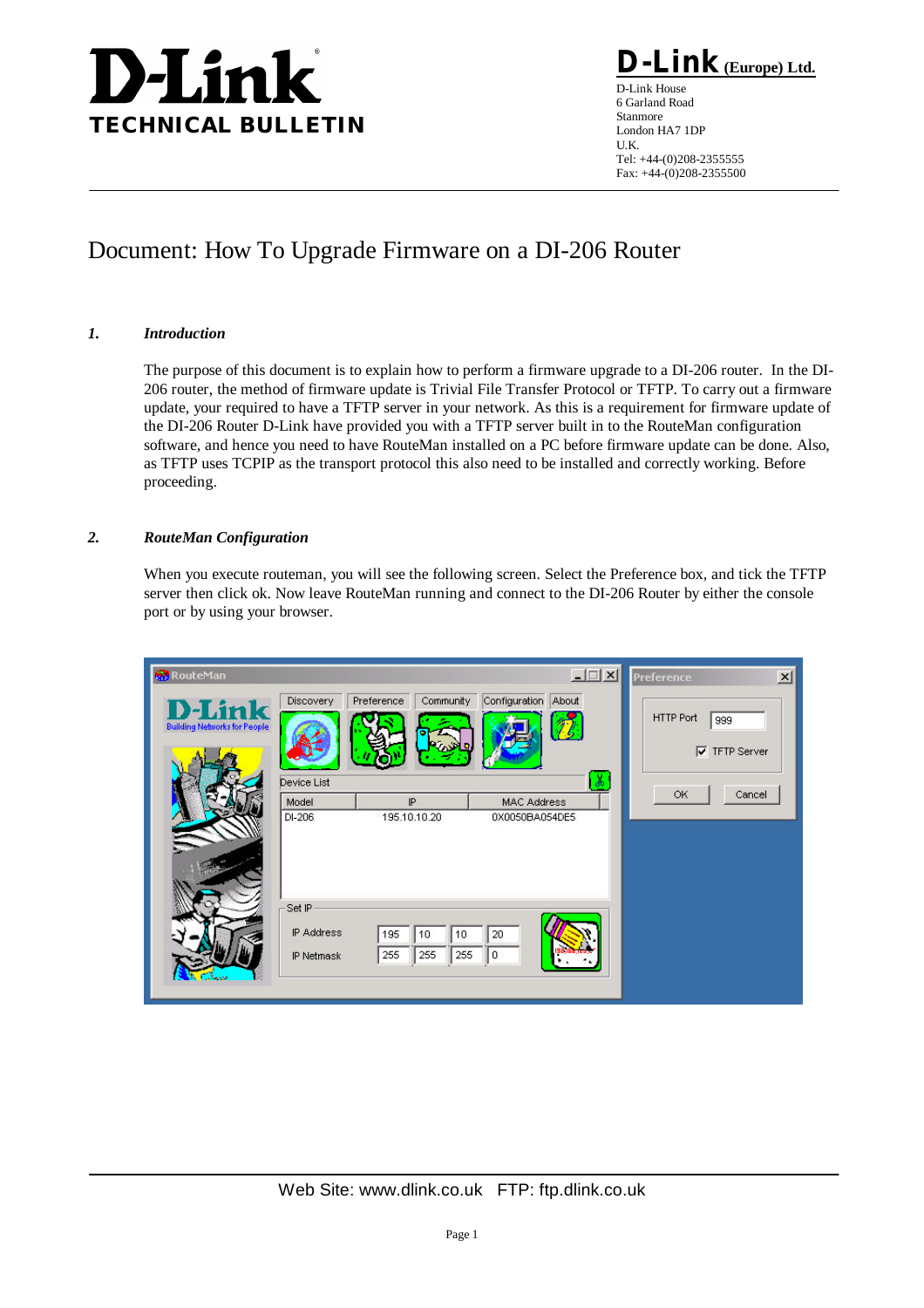### *3. PC Setup for Firmware Update.*

Copy the firmware file into a new or existing folder on your C: driver. For example C:\DI206\206r182.hdr. It would be beneficial to have RouteMan and the new firmware on the same PC.

#### *4. Router Settings for Firmware Upgrade*

If you use your web browser, you will see a screen similar to the one shown below. Select Maintenance, then 'Software Update'



Select the 'Save' button to save the settings. Once the above is done, power down the routend power it back on. You can see if the firmware update has started by going to the Routeman screen. Please note, it can take up to 2 minutes to start the update.

After the firmware has been updated, restart router to check its firmware version. To dhis, select 'System' Information'. Screen shown below.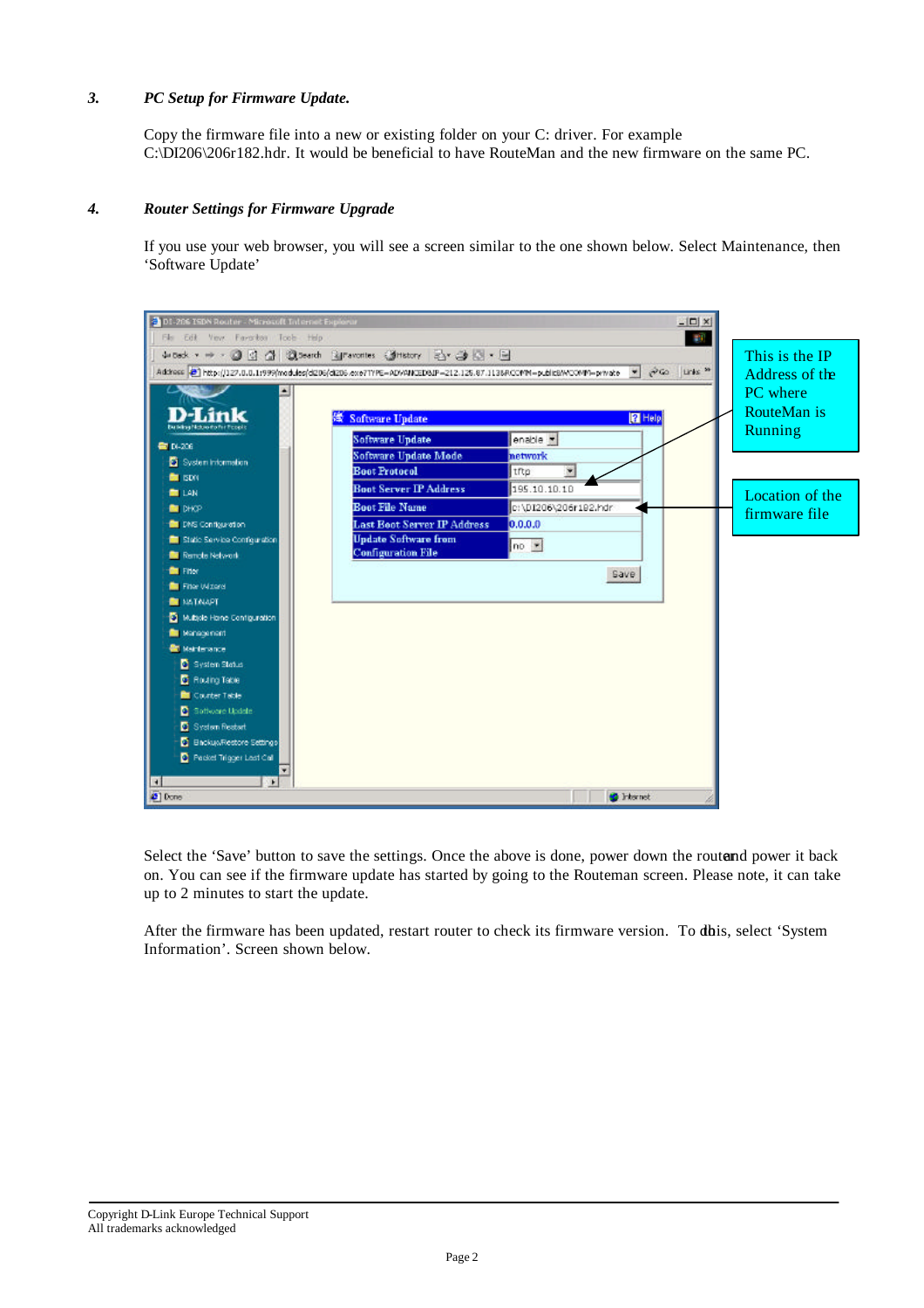| DI-206 ISDN Router - Microsoft Internet Englaser<br>File Edit View Favorites Tods Help                             |                           |                           | $ \Box$ $\times$    |
|--------------------------------------------------------------------------------------------------------------------|---------------------------|---------------------------|---------------------|
| 中Bad: - → - ③ 3 公 ②Search ElFavorites ③History [2] - ③ 図 - 三                                                       |                           |                           |                     |
| Address 2 http://127.0.0.1:999/modules/d206/d206.exe/TrPE=ADVANCEDMP=212.125.07.113MRCONM=public0WCONM=private > 2 |                           |                           | Links <sup>30</sup> |
|                                                                                                                    |                           |                           |                     |
|                                                                                                                    |                           |                           |                     |
|                                                                                                                    | <b>System Information</b> |                           | <b>P</b> Help       |
| <b>Rui Mine Nichronic f</b>                                                                                        |                           |                           |                     |
| <b>ED 14-208</b>                                                                                                   | <b>System Description</b> | <b>ISDN Router</b>        |                     |
| System Information                                                                                                 | <b>System Object ID</b>   | 1.3.6.1.4.1.171.10.22.1   |                     |
| <b>ERISON</b>                                                                                                      | <b>System Uptime</b>      | 3 days, 17:05:49          |                     |
| <b>EXAM</b>                                                                                                        | <b>System Contact</b>     | D-Link Technical Support. |                     |
| <b>CHOP</b>                                                                                                        | <b>System Name</b>        | DI-206                    |                     |
| <b>DI CNS Configuration</b>                                                                                        | <b>System Location</b>    |                           |                     |
| <b>BU</b> Static Service Configuration                                                                             | <b>System MAC Address</b> | 00-50-ba-05-4d-e4         |                     |
| <b>N</b> Remote Network                                                                                            | <b>ISDN Switch Type</b>   | <b>DSS-1</b>              |                     |
| <b>But mayor</b>                                                                                                   | <b>Model Name</b>         | DI-206                    |                     |
| <b>EX Piter Wizerd</b>                                                                                             | <b>Firmware Version</b>   | 1.82                      |                     |
| <b>BE NATINAPT</b>                                                                                                 | <b>IP Networking</b>      | enable .                  |                     |
| Muttel Hone Configuration<br><b>Nanagement</b>                                                                     |                           |                           |                     |
| <b><i>Maintenance</i></b>                                                                                          |                           |                           | Save.               |
| <b>D</b> System Status                                                                                             |                           |                           |                     |
| <b>D</b> Routing Toble                                                                                             |                           |                           |                     |
| <b>Di</b> Counter Table                                                                                            |                           |                           |                     |
| <b>D</b> Settimare Update                                                                                          |                           |                           |                     |
| <b>D</b> System Restart                                                                                            |                           |                           |                     |
| <b>D</b> Beckup/Restare Settings                                                                                   |                           |                           |                     |
| <b>D</b> Pocket Trigger Last Call                                                                                  |                           |                           |                     |
|                                                                                                                    |                           |                           |                     |
| $\left  \cdot \right $<br>i k                                                                                      |                           |                           |                     |
| C Done                                                                                                             |                           |                           | <b>D</b> Internet   |

#### *5. Router Setting through Console Screen.*

- Main Menu – System Maintenance – Software Update -



Setup as above saving the settings. Now Reboot the router, either by powering down router or selecting - Main Menu – System Maintenance – System Restart.